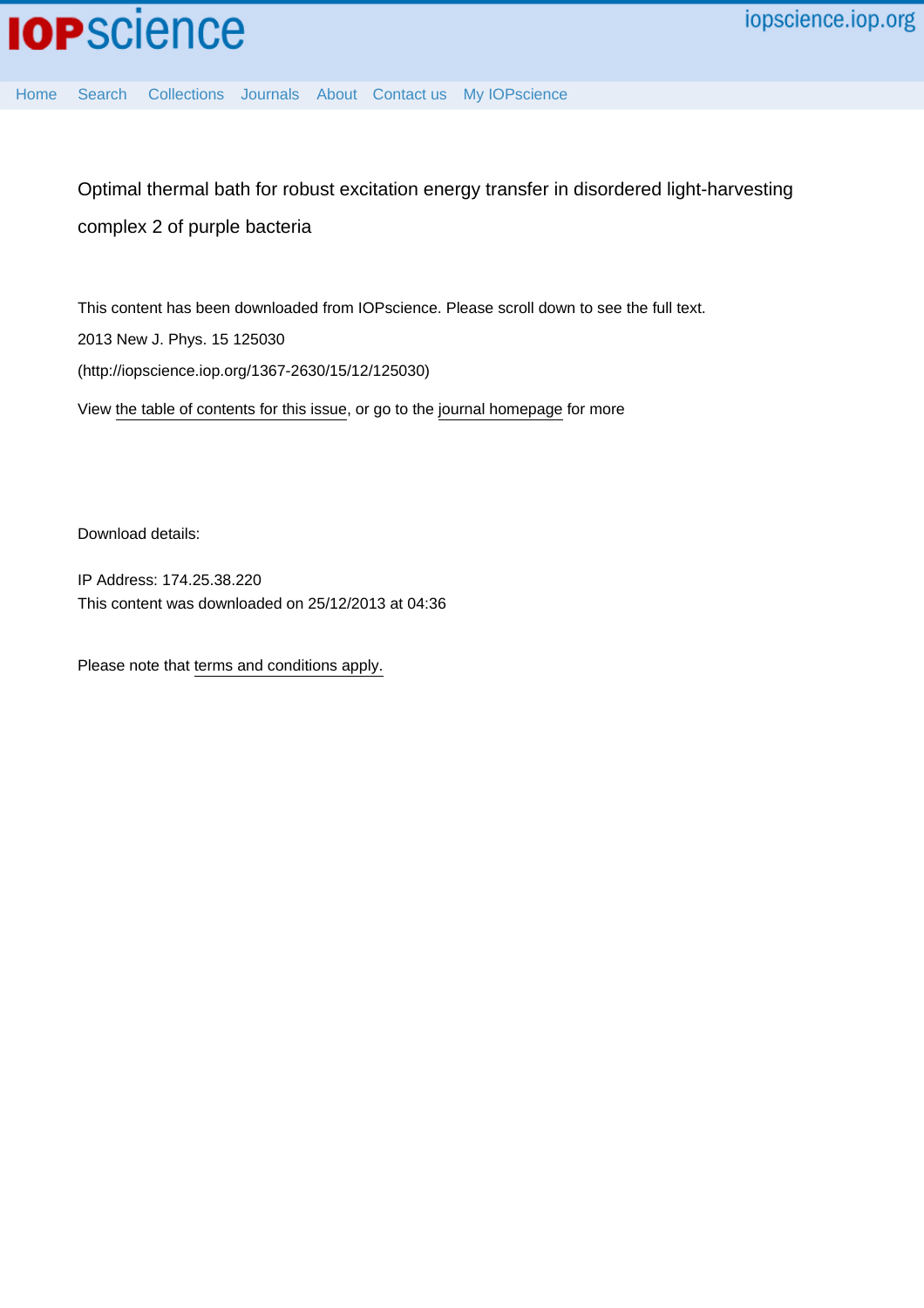# **New Journal of Physics** The open access journal for physics

# **Optimal thermal bath for robust excitation energy transfer in disordered light-harvesting complex 2 of purple bacteria**

# **Liam Cleary and Jianshu Cao**<sup>1</sup>

Department of Chemistry, Massachusetts Institute of Technology, Cambridge, MA 02139, USA E-mail: [jianshu@mit.edu](mailto:jianshu@mit.edu)

*New Journal of Physics* **15** (2013) 125030 (13pp) Received 16 August 2013 Published 23 December 2013 Online at <http://www.njp.org/> doi:10.1088/1367-2630/15/12/125030

**Abstract.** The existence of an optimal thermal bath to facilitate robust energy transfer between the spectrally separated B800 and B850 rings in light-harvesting complex 2 (LH2) of purple bacteria is investigated via the multichromophoric Förster theory. Due to the inherent energy bias between the two rings, the energy transfer rate from B800 to B850 is maximized as a function of the bath coupling strength, establishing an optimization criterion. Critically, upon inclusion of energetic disorder, this maximum is averaged out. However, noting the distribution of transfer rates, we find that the bath coupling strength can yield a minimal dispersion for the rate distribution, i.e. a maximum ratio of mean to standard deviation, thus achieving maximum energy transfer robust to the effects of static disorder.

<sup>1</sup> Author to whom any correspondence should be addressed.

Content from this work may be used under the terms of the [Creative Commons Attribution 3.0 licence.](http://creativecommons.org/licenses/by/3.0)  $\bigcirc$ 

 $\left($ cc Any further distribution of this work must maintain attribution to the author(s) and the title of the work, journal citation and DOI.

*New Journal of Physics* **15** (2013) 125030

 $©$  IOP Publishing Ltd and Deutsche Physikalische Gesellschaft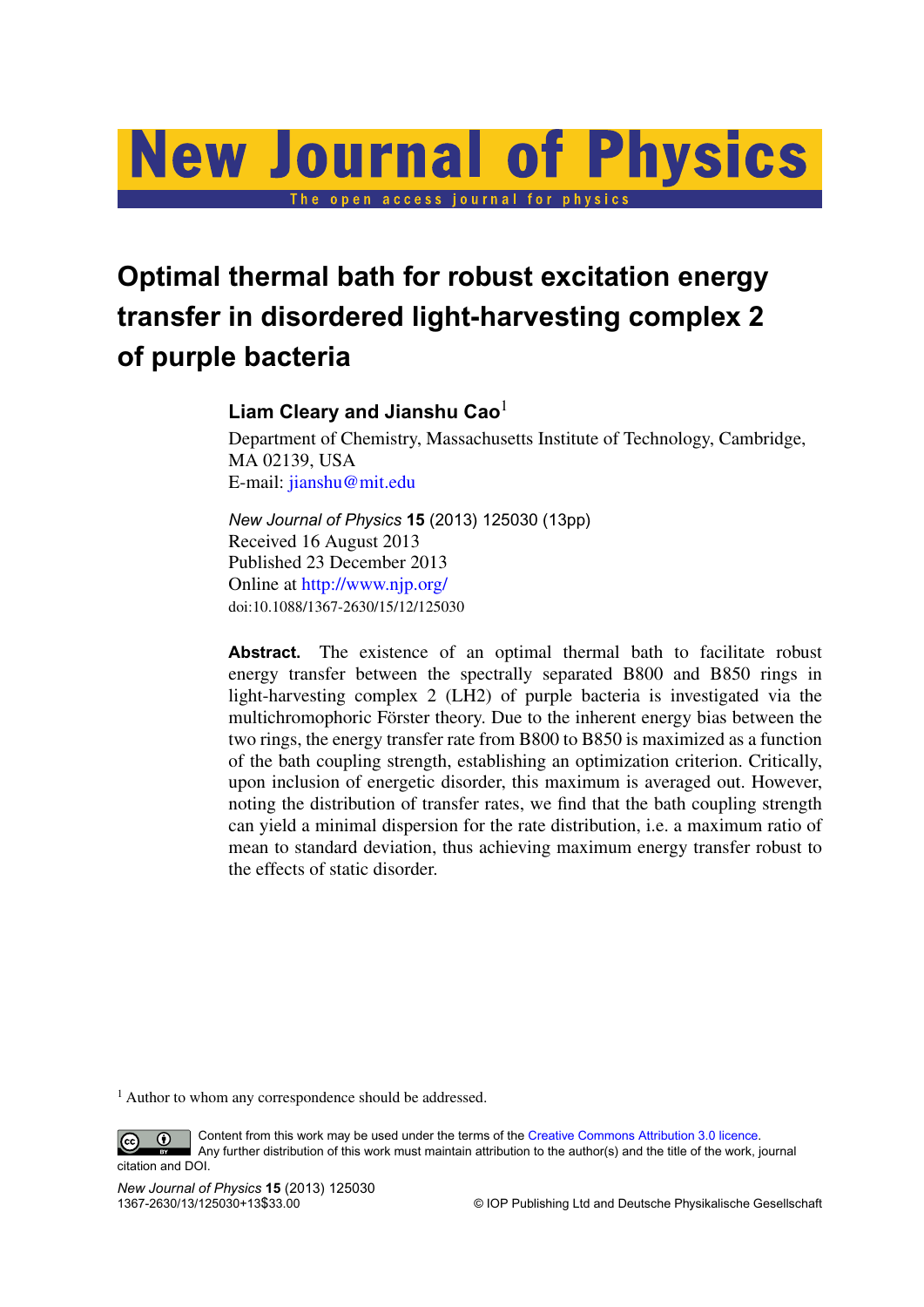# **Contents**

| 1. Theory                                                | 3              |
|----------------------------------------------------------|----------------|
| 1.1. Generalized Förster resonance energy transfer rate  | 3              |
| 1.2. Light-harvesting complex 2 (LH2) of purple bacteria | $\overline{5}$ |
| 2. Results                                               | $\overline{7}$ |
| 3. Conclusions                                           | 9              |
| <b>Acknowledgments</b>                                   | 10             |
| Appendix A. LH2 model calculation details                | 10             |
| <b>Appendix B. Slow and fast bath dynamics</b>           | 11             |
| <b>References</b>                                        | 12             |

Quantum transport in a noisy, disordered system is of fundamental interest in condensed matter physics, and is ubiquitous in solid state, semiconductor, chemical and biological physics. In the latter most, much effort has recently focused on understanding the remarkably high efficiency of excitation energy transfer (EET) processes in photosynthetic pigment–protein complexes [\[1–6\]](#page-12-0). Significantly, this high efficiency is achieved in the presence of an inherently noisy and disordered environment and over many different length and time scales. The strength of the noise may vary from weak to strong, but often is comparable to the intrasystem electronic coupling strengths, so that over the course of the EET the exciton motion ranges from largely coherent to completely incoherent [\[7,](#page-12-0) [8\]](#page-12-0). The presence of disorder furthermore, either in the electronic coupling (structural) or site energies (energetic), can dramatically alter the energy landscape and thus the EET dynamics. In order to fully understand the design principles of the pigment–protein complex, disorder must be included in the optimization of the coherent and incoherent quantum dynamics with respect to the interaction with the protein environment. The establishment of optimal design principles for efficient EET in these natural complexes can have direct implications for the design of efficient synthetic devices [\[9–12\]](#page-12-0).

The B800 and B850 rings of light-harvesting complex 2 (LH2) in purple bacteria provide a perfect pigment–protein complex for studying the interplay of coherent and incoherent exciton motion [\[13,](#page-12-0) [14\]](#page-12-0). Here, the pigments of the B800 ring essentially behave as monomers so that its intraring exciton motion is incoherent, while the pigments of the B850 ring are strongly electronically coupled, so that its intraring exciton motion is coherent. The B850 ring of LH2 also possesses a high degree of structural *N*-fold symmetry and consequently eigenstate degeneracy (promoting exciton delocalization) [\[12,](#page-12-0) [15–17\]](#page-12-0), so that the presence of energetic disorder (which promotes exciton localization) markedly affects its coherent intraring dynamics. Consideration of energetic static disorder in LH2 is thus crucial to answering the question of an optimal thermal bath in the B800–B850 EET process. Optimization of the EET process with respect to the bath interaction has to date been considered primarily for pigment–protein complexes with little-to-no structural symmetry so that inclusion of disorder is not crucial  $[18–21]$ .

An appropriate theory for describing the B800–B850 EET is multichromophoric Förster resonance energy transfer (MC-FRET) [\[22–24\]](#page-12-0), where the MC system is partitioned into a molecular complex with strong intracomplex coupling (donor complex) weakly coupled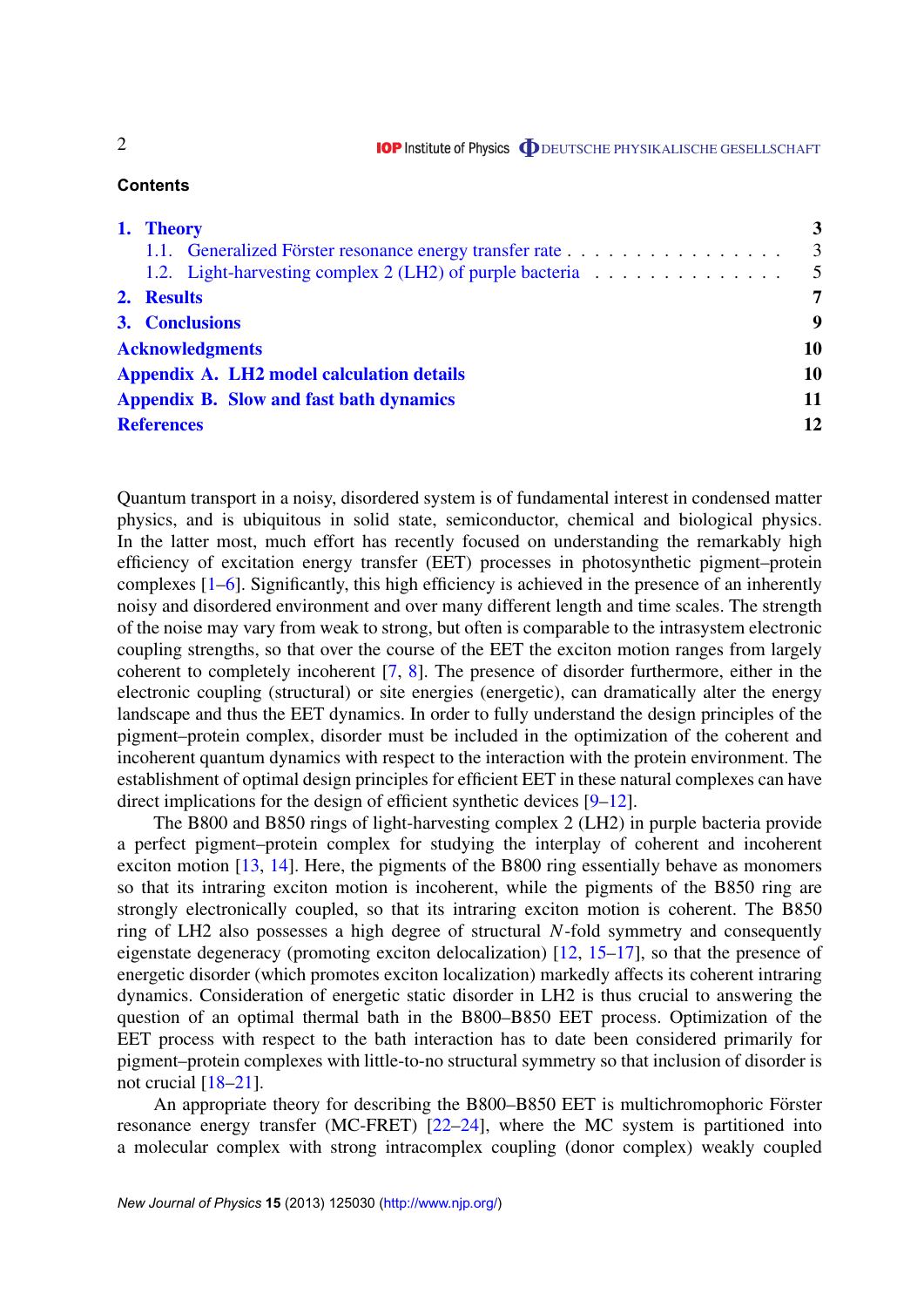<span id="page-3-0"></span>to a second molecular complex with strong intracomplex coupling (acceptor complex). The MC-FRET theory then provides a description of the intercomplex EET rate while correctly accounting for the intracomplex electronic coupling. Furthermore, provided the *intercomplex* electronic coupling is weak enough, the theory is valid for a wide range of the bath coupling (noise) strength. Application of the MC-FRET theory however, poses the formidable problem of solving the emission and absorption density operators of a *multichromophoric* complex [\[25,](#page-13-0) [26\]](#page-13-0). Here the presence of both intracomplex electronic coupling and system–bath coupling ultimately requires a perturbative treatment of either coupling for practical solution (in contrast to the single-chromophore FRET, where the donor-emission and acceptor-absorption operators of the single chromophores can be solved systematically, by virtue of the cumulant expansion technique [\[27\]](#page-13-0)). For example, in a previous application of MC-FRET to B800–B850 EET, Mukai *et al* [\[28\]](#page-13-0), while solving the diagonal approximation of the MC-FRET, calculate the Green's function's self-energy via a second order perturbation in the system–bath coupling. Similarly, in a study of the energetic optimization of B800–B850 EET, Jang *et al* [\[29\]](#page-13-0), while solving the MC-FRET, employ a quantum master equation valid to second order in the system–bath coupling. In both applications, the bath coupling strength must remain weak relative to the intracomplex electronic coupling. To overcome this difficulty, we utilize a simple, non-perturbative method for calculating the MC-FRET rate, based on the diagonal approximation in the eigenstate basis and the assumption that the eigenstate bath coupling is directly proportional to its inverse participation ratio (IPR). This IPR MC-FRET approach, which is non-perturbative in the bath coupling strength, allows one to interpolate approximately between the weak and strong bath coupling regimes. Furthermore, its computational simplicity allows us to easily study the disordered transfer rate and its distribution over the full range of bath coupling of LH2. The reliability of the approximations involved in the IPR MC-FRET and proposed methods to improve upon its accuracy are presented in [\[30,](#page-13-0) [31\]](#page-13-0).

In this work, we report the existence of a maximum relative dispersity (i.e. ratio of mean to standard deviation or signal-to-noise ratio (SNR)) for the distribution of transfer rates between the B800 and B850 rings in LH2 as a function of the bath coupling strength, allowing for robust EET in the presence of energetic static disorder. At room temperature, in the absence of disorder an optimal coupling strength is easily identifiable due to the appearance of a welldefined maximum rate at an intermediate value of the coupling. Upon inclusion of disorder however, whereby this maximum is averaged out, we must extend our optimization criterion to include the dispersion of the distribution of transfer rates, whence an intermediate coupling strength may still be considered optimal as it yields a minimal dispersion, i.e. maximal transfer rate and minimal deviation, thus achieving efficient EET robust to the effects of static disorder.

# **1. Theory**

# *1.1. Generalized Förster resonance energy transfer rate*

Assuming that the electronic coupling *J* between the donor (D) and acceptor (A) systems is weak and that the donor and acceptor thermal environments are statistically independent, the EET rate is given by the MC-FRET rate [\[22,](#page-12-0) [24\]](#page-12-0)

$$
k = \sum_{m,m'}^{N_{\rm D}} \sum_{n,n'}^{N_{\rm A}} \frac{J_{m,n} J_{m',n'}}{2\pi \hbar^2} \int_{-\infty}^{\infty} E_{m',m}^{\rm D}(\omega) I_{n,n'}^{\rm A}(\omega) d\omega, \tag{1}
$$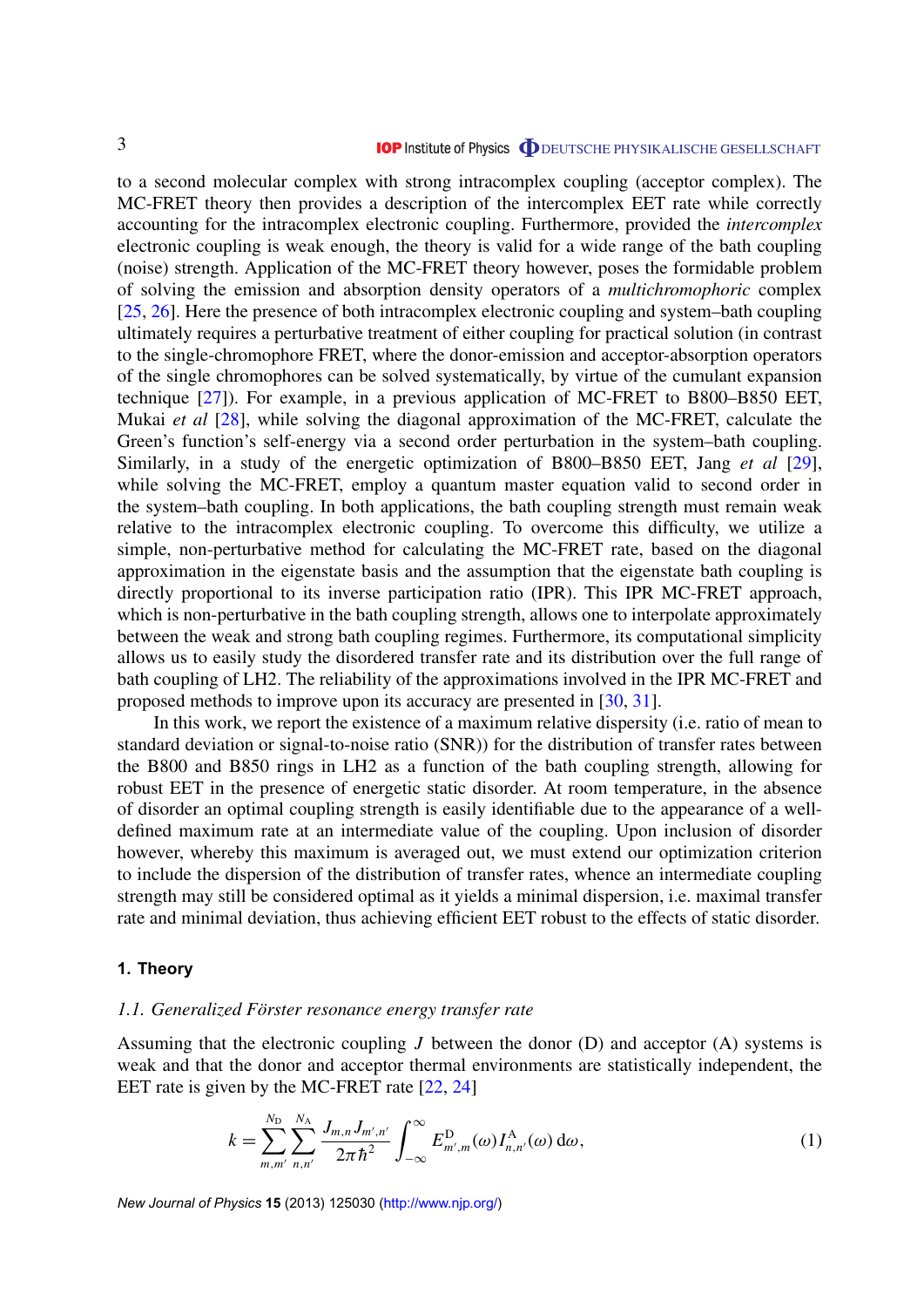<span id="page-4-0"></span>where  $N_D$  and  $N_A$  are the number of donor and acceptor chromophores respectively,  $J_{mn}$  is the intercomplex electronic coupling between donor site *m* and acceptor site *n*,  $E_{m',m}^{\text{D}}(\omega)$  and  $I_{n,n'}^{\mathcal{A}}(\omega)$  are the site basis elements of the donor emission and acceptor absorption density operators via  $E_{m',m}^{D}(\omega) = \langle m' | E_D(\omega) | m \rangle$  and  $I_{n,n'}^{A}(\omega) = \langle n | I_A(\omega) | n' \rangle$ . Calculation of the MC-FRET rate can be greatly simplified by assuming that the donor emission and acceptor absorption density operators are diagonal in their respective eigenstate bases, viz.

$$
\langle \mu | E_{\mathcal{D}}(\omega) | \mu' \rangle \approx E_{\mu}^{\mathcal{D}}(\omega) \delta_{\mu, \mu'},
$$
  

$$
\langle \nu | I_{\mathcal{A}}(\omega) | \nu' \rangle \approx I_{\nu}^{\mathcal{A}}(\omega) \delta_{\nu, \nu'},
$$
 (2)

where  $E_{\mu}^{\text{D}}(\omega)$  and  $I_{\nu}^{\text{A}}(\omega)$  are the diagonal elements of the emission and absorption density operators in the eigenstate basis. Transforming the basis in equation [\(1\)](#page-3-0),  $|m\rangle = \sum_{\mu}^{N_D} C_{\mu}^{m} |\mu\rangle$  and  $|n\rangle = \sum_{\nu}^{N_A} C_{\nu}^n | \nu \rangle$ , and substituting equations (2), we have the diagonal (secular) MC Förster rate

$$
k = \sum_{\mu=1}^{N_{\rm D}} \sum_{\nu=1}^{N_{\rm A}} \frac{\left|J_{\mu,\nu}\right|^2}{2\pi\hbar^2} \int_{-\infty}^{\infty} E_{\mu}^{\rm D}(\omega) I_{\nu}^{\rm A}(\omega) \,d\omega \tag{3}
$$

often referred to as the generalized Förster rate or the diagonal approximation of MC-FRET, where  $C_{\mu}^{m}$  and  $C_{\nu}^{n}$  are the donor and acceptor eigenstate coefficients, respectively, and we have introduced the eigenstate electronic coupling

$$
J_{\mu,\nu} = \sum_{m=1}^{N_{\rm D}} \sum_{n=1}^{N_{\rm A}} J_{m,n} C_{\mu}^{m} C_{\nu}^{n*}.
$$

EET now occurs via an effective dipolar coupling  $J_{\mu,\nu}$  between pairs of donor and acceptor eigenstates  $|\mu\rangle$  and  $|\nu\rangle$ . The diagonal MC-FRET (3) has previously, successfully been applied to EET in LH2 [\[24,](#page-12-0) [28\]](#page-13-0).

In order to evaluate the overlap integral in equation  $(3)$ , we recall that the intracomplex electronic coupling reduces the lineshape of each individual excitonic transition, so that the spectrum of a multichromophoric complex may be approximated by a weighted sum of the eigenstate spectra with their lineshape functions scaled by their corresponding eigenstate participation ratios [\[32\]](#page-13-0). This approximation, where the appearance of the IPR is a natural outcome of the unitary transformation to the eigenstate basis, is often used in the calculation of spectroscopic lineshapes for its simplicity. Hence, in addition to using the diagonal approximation equation (3), we adopt the following expressions for the emission and absorption spectra

$$
E_{\mu}^{\mathcal{D}}(\omega) \approx \rho_{\mu}^{\text{st}} 2 \Re \int_0^{\infty} dt \ e^{i\omega t} e^{-i(\varepsilon_{\mu} - N_{\mu}^{\mathcal{D}} \lambda)t/\hbar - N_{\mu}^{\mathcal{D}} g^*(t)}
$$
(4)

and

$$
I_{\nu}^{\mathcal{A}}(\omega) \approx 2 \Re \int_{0}^{\infty} dt \ e^{i\omega t} e^{-i(\varepsilon_{\nu} + N_{\nu}^{\mathcal{A}} \lambda)t/\hbar - N_{\nu}^{\mathcal{A}} g(t)}, \tag{5}
$$

where  $g(t) = \int_0^t dt' \int_0^{t'}$  $\int_0^{t'} dt'' C(t'')$  is the lineshape function of a single chromophore (monomer) and  $C(t)$  is the bath correlation function. Here  $\varepsilon_{\mu}$  and  $\varepsilon_{\nu}$  are the eigenenergies and  $N_{\mu}^{\text{D}} =$  $\sum_{m=1}^{N_D} |C_m^{\mu}|^4$  and  $N_{\nu}^A = \sum_{n=1}^{N_A} |C_n^{\nu}|^4$  are the participation ratios of the donor and acceptor complexes respectively, so that the magnitude of the lineshape function of the  $\mu$ th/vth exciton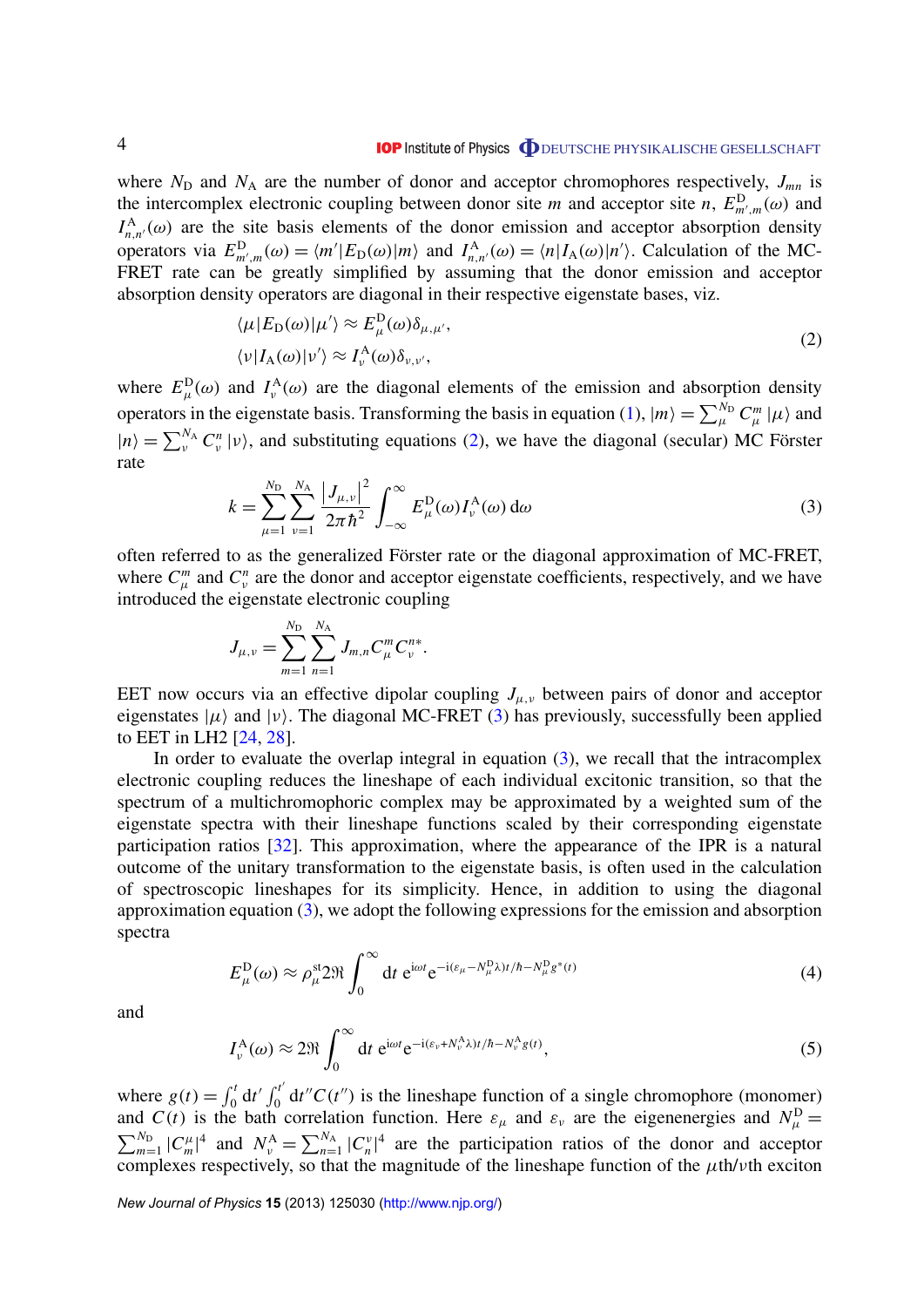<span id="page-5-0"></span>is inversely proportional to the extent of its delocalization, i.e. its IPR. The weighting factor appearing in equation [\(4\)](#page-4-0) is simply the  $\mu$ th eigenstate population of the donor complex

$$
\rho_{\mu}^{\mathrm{st}} = \mathrm{e}^{-\beta \varepsilon_{\mu}} / \sum_{i} \mathrm{e}^{-\beta \varepsilon_{i}}.
$$

Finally, both equations [\(4\)](#page-4-0) and [\(5\)](#page-4-0) satisfy the normalization conditions  $\int_{-\infty}^{\infty}$  Tr<sub>s,D</sub>{ $E^{D}(\omega)$ }d $\omega = 1$ and  $\int_{-\infty}^{\infty}$  Tr<sub>s,A</sub>{*I*<sup>A</sup>(ω)}dω = *N*<sub>A</sub>, where Tr<sub>s,D/A</sub> is the trace over the donor/acceptor system degrees of freedom and the integrands are the emission and absorption density of states, respectively. Equation [\(3\)](#page-4-0) combined with equations [\(4\)](#page-4-0) and [\(5\)](#page-4-0) constitute the IPR MC-FRET approximation, which we now apply to the B800–B850 EET in disordered LH2.

#### *1.2. Light-harvesting complex 2 (LH2) of purple bacteria*

An immense literature exists on the structure and dynamics of light-harvesting complexes based on an effective Hamiltonian where each bacteriochlorophyll (BChl) molecule of the complex is modeled by a two-level system describing its  $S_0 \rightarrow S_1$  transition (the  $Q_y$  transition) [\[33\]](#page-13-0). Here we study the LH2 of *Rhodopseudomonas acidophila*, (PDB ID code 1NKZ) [\[34\]](#page-13-0), where, due to the monomeric structure of the B800 ring, we model the donor complex with a single chromophore with a site energy of  $E_D = 12\,465 \text{ cm}^{-1}$ , so that  $N_D = N_{\mu}^D = \rho_{\mu}^{\text{st}} = 1$ , in which case the emission spectrum equation [\(4\)](#page-4-0) becomes the exact monomer spectrum (the spectral calculation is that of a two-level system [\[27\]](#page-13-0)). This approach to modeling the B800 ring in calculating the B800–B850 EET is successfully used in [\[23,](#page-12-0) [28,](#page-13-0) [29\]](#page-13-0). The possible role of nearest-neighbor coherence in LH2 B800 is discussed in the conclusion section, and is in general consistent with the calculation without such coherence. To construct the effective Hamiltonian of the B850 ring we use the details presented in [\[35\]](#page-13-0), where the site energies of the two BChls in the basic  $\alpha\beta$ -heterodimer subunit are  $E_{2n-1} = 12\,406\,\text{cm}^{-1}$  and  $E_{2n} = 12602 \text{ cm}^{-1}$  (*n* = 1, ..., 9), the intradimer coupling is  $J_{2n-1,2n} = J_{2n,2n-1} = 363 \text{ cm}^{-1}$  $(n = 1, \ldots, 9)$  and the interdimer coupling is  $J_{2n+1,2n} = J_{2n,2n+1} = J_{1,18} = J_{18,1} = 320 \text{ cm}^{-1}$  ( $n =$ 1, . . . , 8). The intercomplex B800–B850 electronic couplings *Jmn* are obtained from a point dipole approximation assuming a transition dipole strength of 6.1 D, yielding a largest coupling of 25 cm<sup>-1</sup>.

While no direct information on the form and magnitude of the bath spectral density of LH2 is yet available, several works have investigated the related B777 and B820 pigment–protein complexes [\[36–38\]](#page-13-0), revealing a broad bath spectral density with maximum peaks estimated around 180 and 100 cm<sup>−</sup><sup>1</sup> for B777 and B820 respectively. Here, for the specific description of the continuum of harmonic oscillators comprising the donor and acceptor baths we use the form of the Drude–Lorentz spectral density,  $\hbar J(\omega) = 2\lambda \Lambda \omega/(\omega^2 + \Lambda^2)$ , where  $\lambda$  is the site reorganization energy (bath coupling strength) and  $\Lambda$  is the Debye angular frequency (inverse of the bath correlation time). The bath correlation function is simply [\[39\]](#page-13-0)

$$
C(t) = \int_0^\infty d\omega J(\omega) \left[ \coth(\beta \hbar \omega/2) \cos \omega t - i \sin \omega t \right],\tag{6}
$$

where we have assumed independent, identical baths at each site. Further details are presented in appendix [A.](#page-10-0) The above bath description contains the well-known limits of slow and fast bath dynamics, corresponding to inhomogeneous and homogeneous broadening, respectively [\[27\]](#page-13-0). A particularly nice result emerges when we consider the corresponding IPR MC-FRET transfer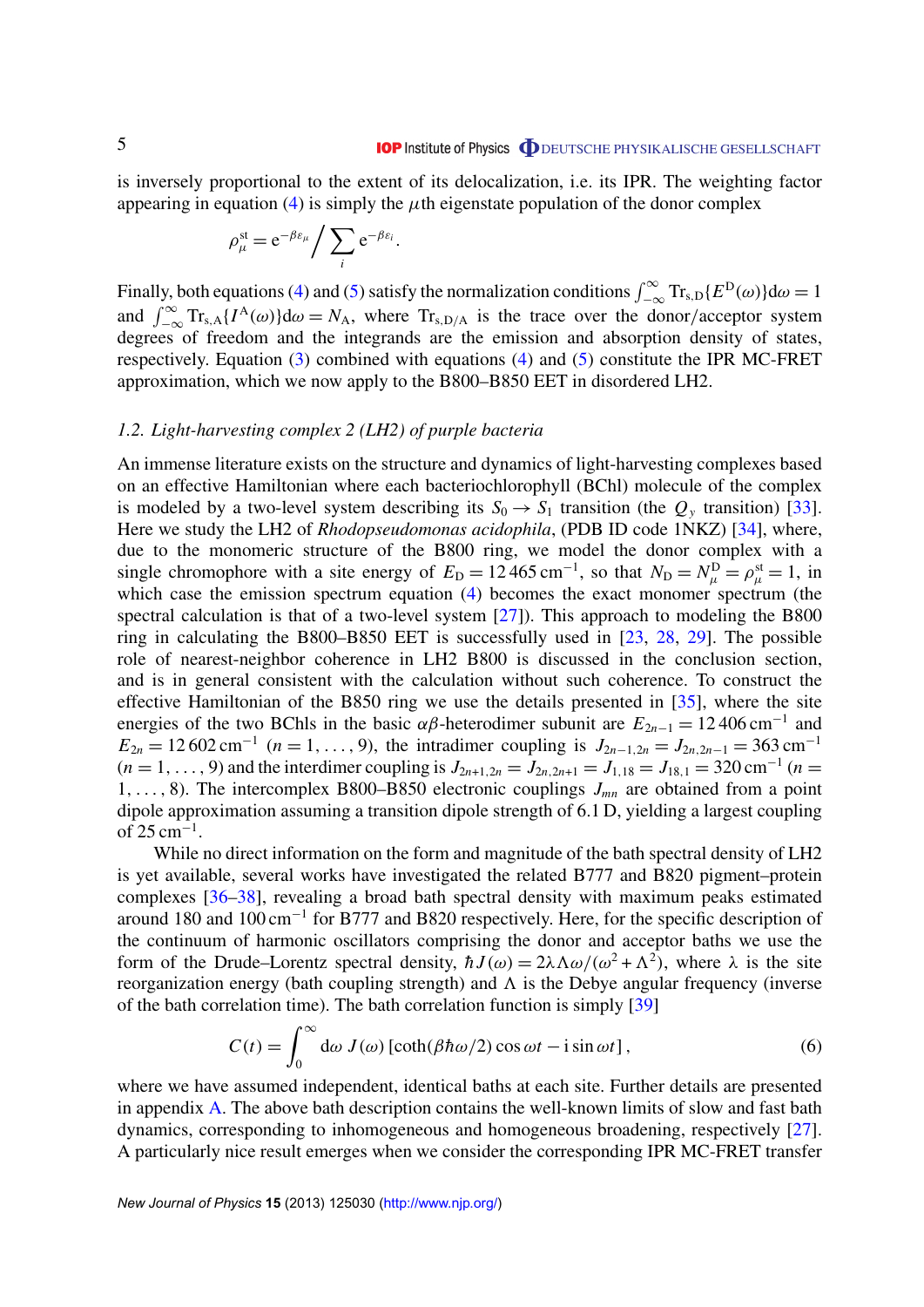

**Figure 1.** Comparison of the experimental absorption spectrum [\[40\]](#page-13-0) (open circles) and the calculated B800 (solid line) and B850 (dashed line) absorption spectra at  $T = 300$  K. The B800 fit is obtained for an energetic disorder of  $\sigma_{\text{B800}} = 55 \text{ cm}^{-1}$  and reorganization energy of  $\lambda_{\text{B800}} = 40 \text{ cm}^{-1}$ , while the B850 fit is obtained for  $\sigma_{\text{B850}} = 290$  and  $\lambda_{\text{B850}} = 200 \text{ cm}^{-1}$ .

rates, which yield expressions formally identical to the Marcus rate of electron transfer and the inverse lifetime of the Haken–Strobl model, respectively, with the bath coupling strength scaled by the sum of the participation ratios. We present this result in appendix **[B](#page-11-0)** for the high temperature approximation of  $g(t)$ , where simple analytical expressions can be obtained in both limits. Here, however we set the bath angular frequency to  $\Lambda = 0.01$  fs<sup>-1</sup>, an intermediate value of physiological relevance to pigment–protein complexes, where neither the slow nor fast bath dynamics limit is applicable.

In the presence of energetic static disorder, due to protein structural dynamics that occur on a time scale much longer than the excitation dynamics, the site transition energies are modulated so that  $E_{m/n} \to E_{m/n} + \delta E_{m/n}$ , where we assume that  $\delta E_{m/n}$  are independent Gaussian random variables with zero mean and standard deviations  $\sigma_m = \sigma_D$  (*m* = 1) and  $\sigma_n = \sigma$  (*n* = 1... 18). In order to establish the bath coupling and disorder strengths in our model at  $T = 300$  K, we calculate the B800 and B850 absorption spectra. The MC B850 spectrum is calculated viz.

$$
I(\omega) = \left\langle \sum_{\nu=1}^{N_{\rm A}} \left| \vec{d}_{\nu} \right|^{2} I_{\nu}^{\rm A}(\omega) \right\rangle, \tag{7}
$$

where  $\vec{d}_v = \langle 0 | \vec{d} | v \rangle$  is the exciton transition dipole moment,  $I_v^{\text{A}}(\omega)$  is given by equation [\(5\)](#page-4-0), and  $\langle \cdot \cdot \cdot \rangle$  indicates averaging over the disorder (achieved by numerically averaging over 10 000 realizations of the spectrum as a function of  $\omega$ ).  $|0\rangle$  is the ground state and represents the vacuum state of excitons.

In figure 1, comparison of the spectra with experimental results [\[40\]](#page-13-0) is presented. The spectrum fits for B800 (solid line) and B850 (dashed line) are obtained for  $\sigma_{\text{BS00}} = 55$  and  $\lambda_{B800} = 40 \text{ cm}^{-1}$ , and  $\sigma_{B850} = 290$  and  $\lambda_{B850} = 200 \text{ cm}^{-1}$ , respectively. These parameters are in good agreement with previous calculations of the B850 linear absorption spectrum using the exact hierarchy method [\[41\]](#page-13-0) and yield an average transfer rate of  $\langle k \rangle = 0.7$  ps<sup>-1</sup>, in reasonable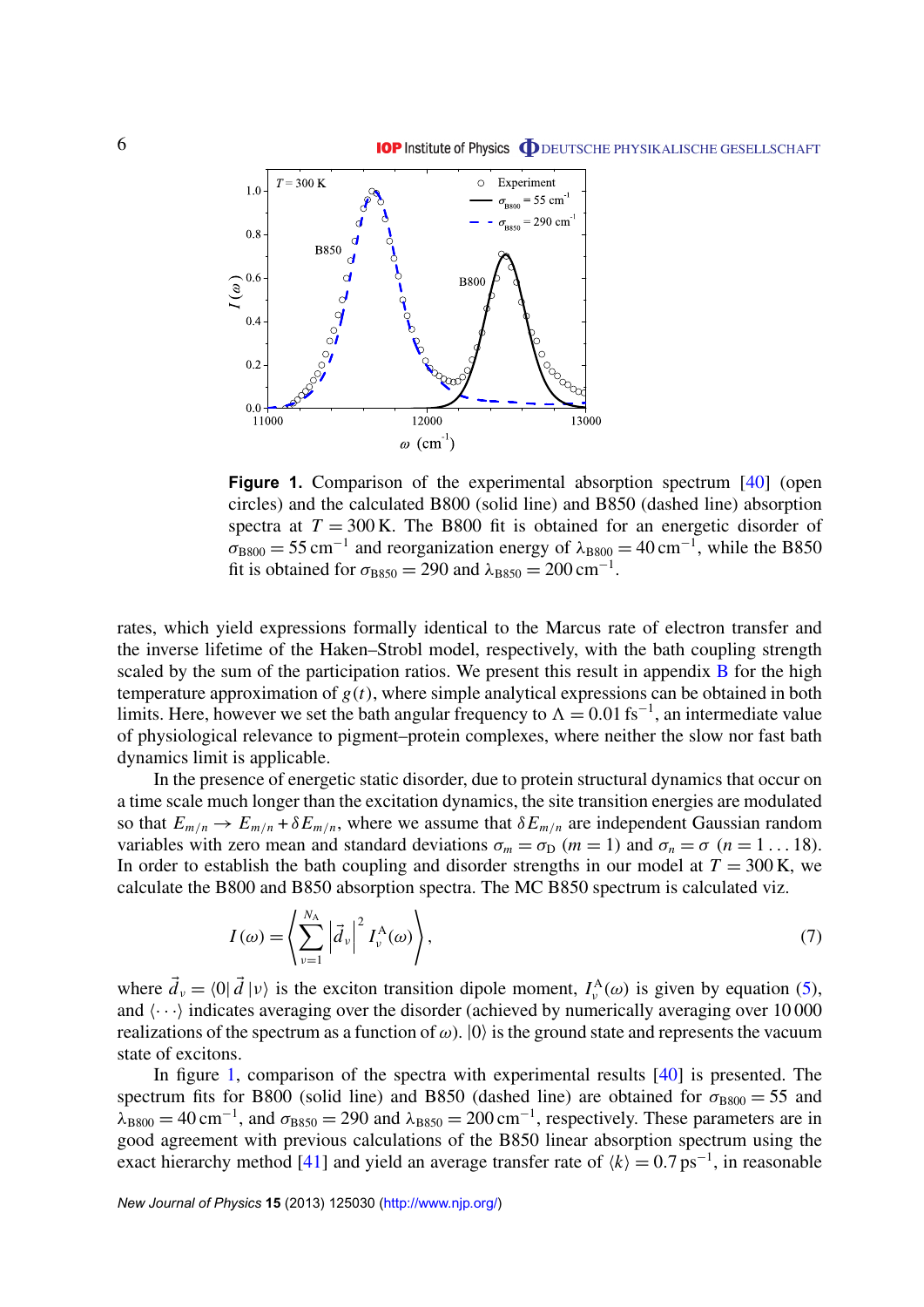<span id="page-7-0"></span>

**Figure 2.** The transfer rate  $k$ , equation  $(3)$ , in the absence of disorder as a function of (a) the reorganization energy  $\lambda$  for various values of the temperature  $T = 300, 77$  and 10 K (solid, dashed and dotted), and (b) the temperature *T* for  $\lambda = 500$ , 100 and 10 cm<sup>-1</sup> (solid, dashed and dotted).

agreement with experiment  $(1.25 \text{ ps}^{-1})$  [\[40\]](#page-13-0). Hence, comparing the donor B800 and acceptor B850 parameters, in calculating the rate for various disorder and bath coupling strengths below, we set  $\lambda_A = 5\lambda$  and  $\sigma_D = 0.2\sigma$ . Treating the B800 ring as a monomer fails to capture the blue tail originating in the B800 intraring coherence [\[42\]](#page-13-0). Previous calculations of the B800–B850 EET rate [\[22–24,](#page-12-0) [42\]](#page-13-0), both with and without disorder, have employed numerous theoretical approaches and parameterization schemes. Advances in single molecule spectroscopies continue to yield even finer detailed structural and dynamical information on pigment–protein complexes (site energies, electronic couplings, bath spectral densities, disorder characteristics, etc) [\[43,](#page-13-0) [44\]](#page-13-0). While we here employ the simplest of descriptions of the B800–B850 model and EET process, the essential *qualitative* dependence of the EET on the disorder and bath coupling strengths is captured, so that the major conclusions of this work remain intact.

# **2. Results**

We begin by considering the optimal bath coupling strength in the absence of energetic disorder. In figure  $2(a)$ , the B800–B850 EET rate defined in equation [\(3\)](#page-4-0) is plotted as a function of the reorganization energy  $\lambda$  (cm<sup>-1</sup>), for various values of the temperature *T*(K). For all temperatures, the transfer rate exhibits a clear maximum as a function of the reorganization energy. This is directly due to the asymmetry of the system, i.e. the energy bias between 800 and 850 nm, allowing one to identify an optimal coupling strength. As temperature decreases, the range in coupling strength for which the rate is maximal narrows and shifts to stronger coupling. This can be understood as due to the severe narrowing of the spectra at low temperatures, so that increasingly strong coupling is required to broaden the spectra and achieve overlap. In figure 2(b), the temperature dependence of the transfer rate is shown for weak, intermediate and strong coupling, displaying a maximum in each case. However, as the coupling strength increases, the maximum shifts to lower temperatures, becoming less pronounced, indicating temperature insensitivity, so that the rate is almost temperature independent. We remark that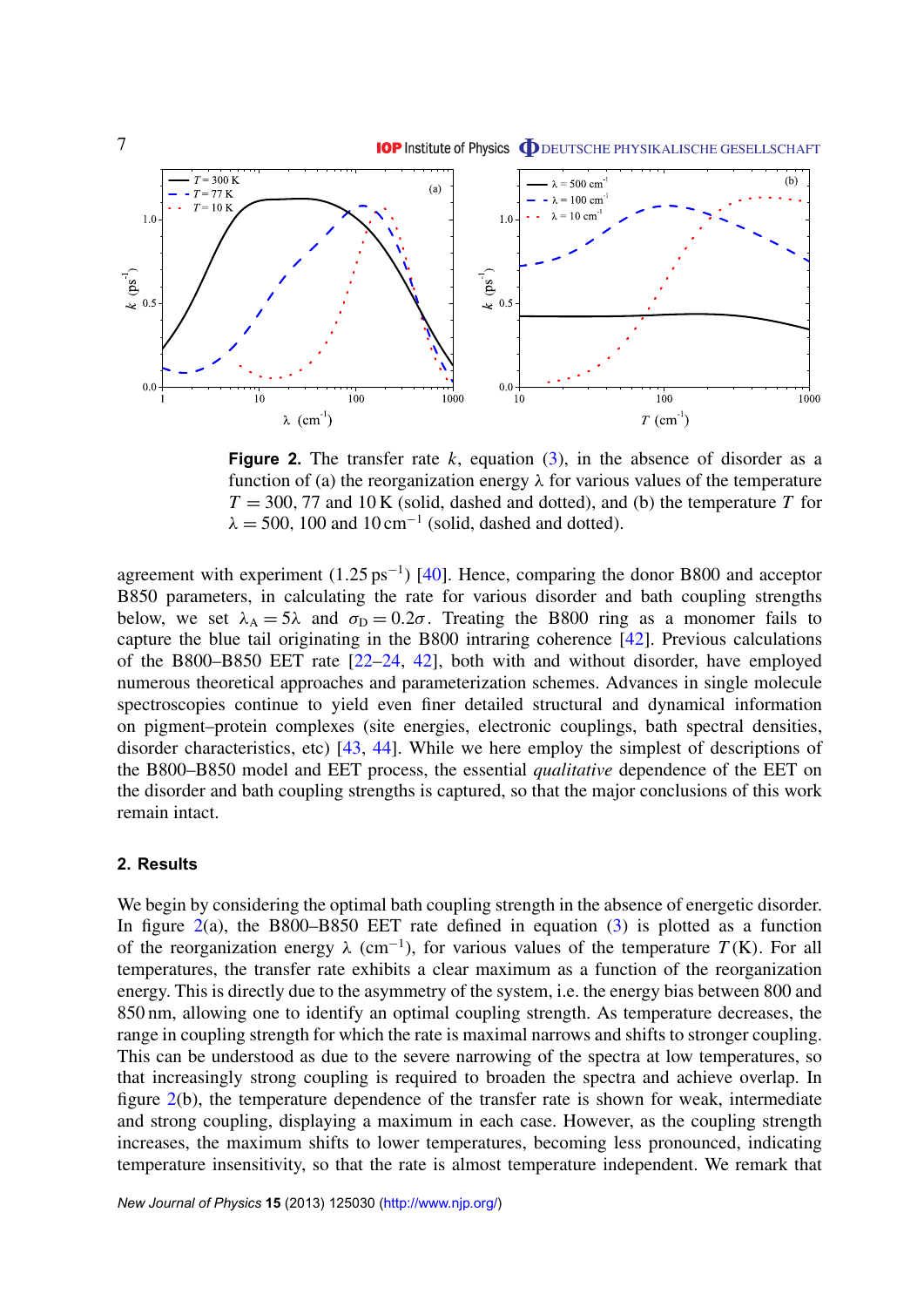

**Figure 3.** The average transfer rate  $\langle k \rangle$  as a function of the reorganization energy for increasing strength of the static disorder,  $\sigma = 20, 50, 100, 200$  and  $290 \text{ cm}^{-1}$  and  $T = 300 \text{ K}$ . The presence of disorder dramatically changes the profile, completely removing the maximum present in the ordered case (short dashed line).

at low temperatures *and* bath coupling strengths, where the exciton motion is almost entirely coherent, the MC-FRET theory itself (regardless of the IPR MC-FRET approach used here) is no longer valid, indicated by the truncated dashed and dotted curves in both figures  $2(a)$  $2(a)$ and (b). Further study of the disorder for a wide range in temperature and coupling could elucidate the observed temperature insensitivity [\[45\]](#page-13-0). Considering here only the physiologically relevant temperature  $T = 300$  K, we identify the optimal bath coupling strength in the absence of disorder as a weak to intermediate bath coupling strength  $10 < \lambda < 100 \text{ cm}^{-1}$ .

We next consider the effect of energetic disorder at room temperature. In figure 3 we plot the average transfer rate, as a function of the reorganization energy for increasing strength of the disorder at  $T = 300$  K. Upon increasing the disorder, the well-defined maximum transfer rate observed in the disorder-free rate is completely averaged out, yielding essentially monotonic average rate dependence (solid curve) at  $\sigma = 290 \text{ cm}^{-1}$ , so that we cannot easily identify an optimal bath couping strength. Hence, the *average* rate is an insufficient optimization criterion. However, an additional important result is apparent in figure 3. Depending on  $\lambda$ , increasing the energetic disorder  $\sigma$  can either enhance or suppress the transfer rate (essentially enhancing the rate for weak coupling while suppressing for strong coupling). Thus, by reducing the eigenstate energy mismatch, resulting in increased spectral overlap, the disorder can assist the EET process. Furthermore, at weak coupling  $\lambda < 10 \text{ cm}^{-1}$ , the disorder *dramatically* enhances the transfer rate, so that  $\langle k \rangle$  is highly sensitive to  $\sigma$ . This is in sharp contrast to the dependence around λ ∼ 200 cm<sup>−</sup><sup>1</sup> , where the disorder only *mildly* reduces the rate. Indeed, while the disorder ultimately removes the maximum of the disorder-free transfer rate (short dashed line), the average transfer rate  $\langle k \rangle$  in this range remains largely unaffected, suggesting a robustness afforded at intermediate coupling strength.

To investigate further, in figure [4\(](#page-9-0)a) we plot the probability density of the transfer rate for weak, intermediate and strong bath coupling strengths for a disorder strength of  $\sigma = 290 \text{ cm}^{-1}$ .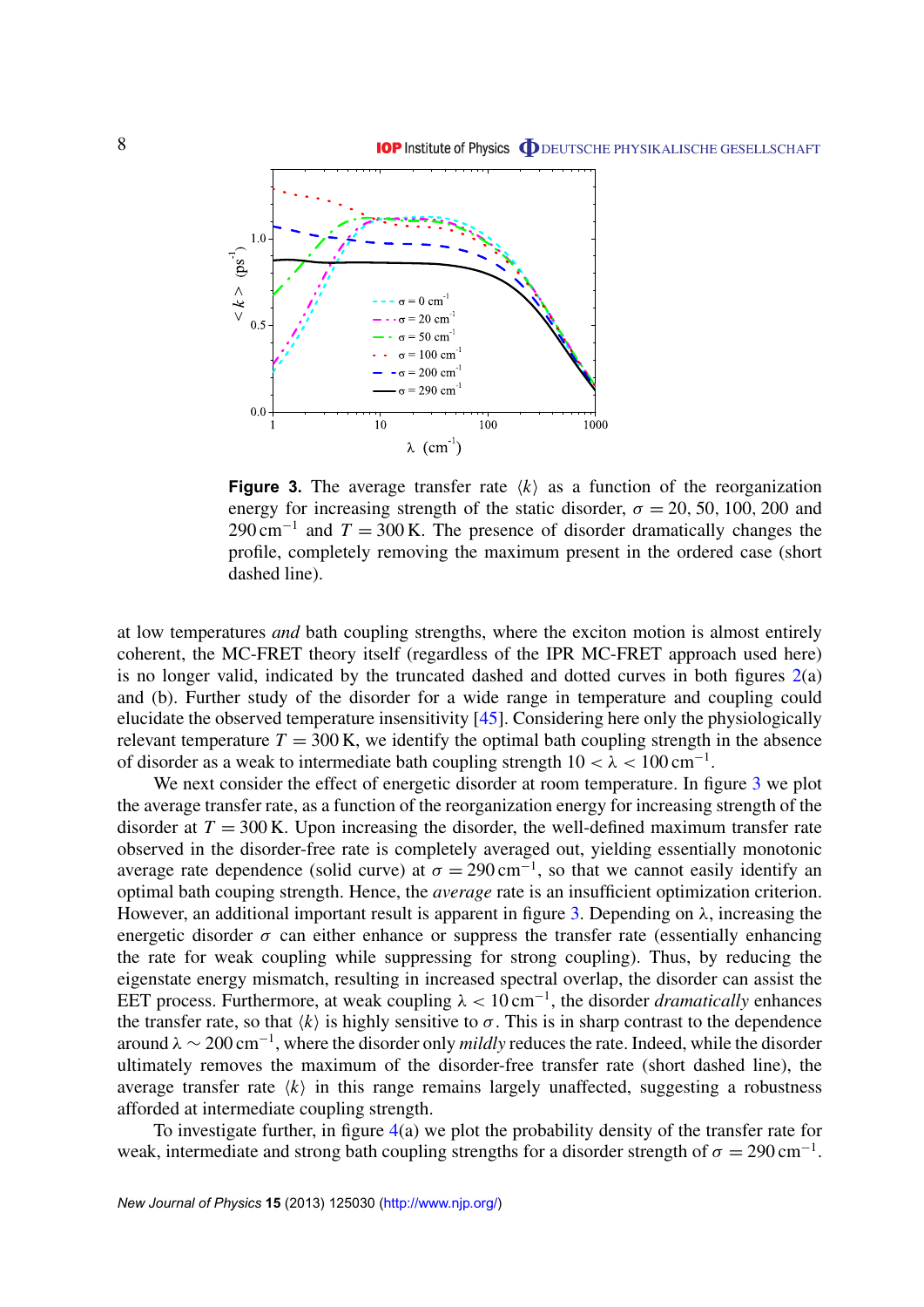<span id="page-9-0"></span>

**Figure 4.** (a) The transfer rate probability density at  $T = 300$  K, for weak, intermediate and strong reorganization energy,  $\lambda = 10$ , 200 and 500 cm<sup>-1</sup>, (solid, dashed and dotted) and a disorder of  $\sigma = 290 \text{ cm}^{-1}$ . (b) The relative disparity (SNR)  $\langle k \rangle / \sigma_k$  as a function of  $\lambda$ . A maximal EET rate and minimal deviation, i.e. maximum relative dispersity (SNR), can be achieved as a function of coupling strength.

Immediately, one notes the significant standard deviation of the density  $\sigma_k$  for weak bath coupling (solid curve), due to the high sensitivity of the transfer rate to the disorder in this regime. This sensitivity is removed upon increasing the coupling, as evident from the narrowing distributions. However, increasing the coupling beyond  $\lambda \sim 200 \text{ cm}^{-1}$  results in a reduced average rate as indicated by the shift in peaks. This observation is verified in figure 4(b), where the relative dispersity of the transfer rate or the SNR, defined as the ratio of the mean to the standard deviation (i.e. the inverse of the coefficient of variation),  $SNR = \langle k \rangle / \sigma_k$ , displays a maximum as a function of  $\lambda$ . In order to achieve efficient EET from B800 to B850 in LH2, a maximal transfer rate accompanied by a narrowed distribution of rates can be attained as a function of the bath coupling strength. In other words, there exists an optimal value of the bath coupling strength for achieving maximal EET rate and minimal deviation (high dispersity of rates), resulting in a maximal EET process robust to the effects of static disorder. This constitutes the principal result here reported.

# **3. Conclusions**

We conclude the existence of an optimal bath coupling strength in LH2 for producing maximal B800–B850 EET and minimal deviation in order to achieve robust EET. While a fast average transfer rate is achieved at weak bath coupling, the high sensitivity to the disorder yields a very broad probability density, revealing a fragility of the transfer rate in this coupling regime. This fragility originates in the coherent dynamics at weak bath coupling, where the EET process is dominated by the energy bias and hence is sensitive to the disorder. By simply extending our optimization criterion beyond  $\langle k \rangle$  to include the standard deviation  $\sigma_k$ , i.e. to the relative dispersity (i.e. SNR), we can consider this fragility. Hence, the fact that the relative disparity can be maximized as a function of the bath coupling strength has strong implications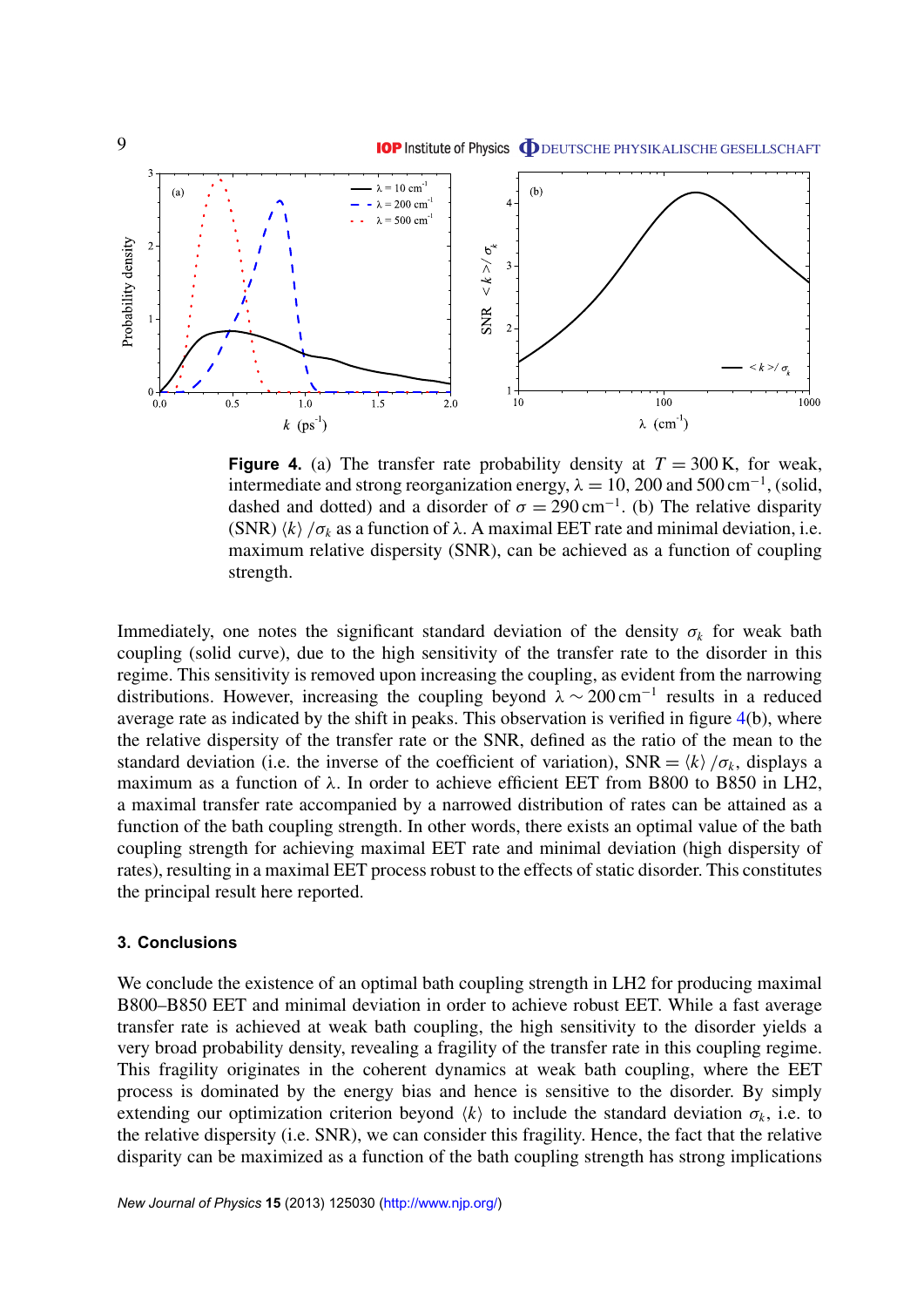<span id="page-10-0"></span>for the interplay of coherent and incoherent dynamics in photosynthetic systems, suggesting that it is not optimal to promote fully coherent or incoherent transfer dynamics. Our results ultimately compound the importance of the interplay of coherent and incoherent dynamics in photosynthetic systems.

In summary, in order to investigate the existence of an optimal heat bath regime to facilitate EET from B800 to B850 in LH2, we have calculated the MC Förster rate, equation  $(3)$  $(3)$ , for a wide range of the bath parameter space in the presence of energetic disorder. To achieve this, in addition to the diagonal approximation in the eigenstate basis, novel use of approximate expressions for the emission and absorption spectra, capable of capturing the essential qualitative behavior of the energy transfer process for a wide range of the reorganization energy λ, has been made. Our demonstration of an optimal coupling strength to achieve a maximum relative dispersity (i.e. SNR) has implications for understanding efficient EET and pigment–protein design. A future study that employs more rigorous calculation and detailed modeling of the B800–B850 EET rate can provide a better quantitative description of the maximized relative dispersity and hence determine more accurately the optimal coupling range. Indeed, inclusion of the B800 coherence, which enhances the average EET rate and narrows its distribution at room temperature [\[13,](#page-12-0) [42\]](#page-13-0), is expected to re-enforce our finding.

# **Acknowledgments**

This work was supported by the National Science Foundation (grant no. CHE-1112825) and DARPA (grant no. N99001-10-1-4063). LC is supported by the Center of Excitonics, an Energy Frontier Research Center funded by the US Department of Energy, Office of Science, Office of Basic Energy Sciences under Award no. DE-SC0001088. We thank T Pullerits, J Köhler and Y C Cheng for helpful comments.

#### **Appendix A. LH2 model calculation details**

Calculation of the IPR MC-FRET can be simplified by rewriting the integral in the time domain. Substituting equations  $(4)$  and  $(5)$  into equation  $(3)$  we have

$$
k = \sum_{\mu=1}^{N_{\rm D}} \sum_{\nu=1}^{N_{\rm A}} \rho_{\mu}^{\rm st} \frac{|J_{\mu,\nu}|^2}{\hbar^2} 2 \Re \int_0^{\infty} e^{-i(\varepsilon_{\nu} - \varepsilon_{\mu} + N_{\mu}^{\rm D} \lambda_{\rm D} + N_{\nu}^{\rm A} \lambda_{\rm A}) t/\hbar} e^{-N_{\mu}^{\rm D} g_{\rm D}(t) - N_{\nu}^{\rm A} g_{\rm A}(t)} \mathrm{d}t, \tag{A.1}
$$

where we have ultimately used the fact that  $g(-t) = g^*(t)$ . For the LH2 model calculation outlined above, we set  $N_D = N_{\mu}^D = \rho_{\mu}^{\text{st}} = 1$  and  $\lambda_A = 5\lambda_D$  so that we have

$$
k = \sum_{\nu=1}^{18} \frac{|J_{1,\nu}|^2}{\hbar^2} 2\Re \int_0^\infty e^{-i(\varepsilon_\nu - E_D + \lambda + 5N_\nu^A \lambda)t/\hbar} e^{-g(t)(1+5N_\nu^A)} dt,
$$
 (A.2)

where we have noted that  $\varepsilon_{\mu=1} = E_D$  and set  $\lambda_D = \lambda$ . For the Drude–Lorentz spectral density, the integral in the bath correlation function equation [\(6\)](#page-5-0) can be evaluated via contour integration, so that the exact expression for the lineshape function is [\[27\]](#page-13-0)

$$
g(t) = \frac{\lambda}{\hbar \Lambda} \left( \cot(\beta \hbar \Lambda/2) - i \right) \left( e^{-\Lambda t} + \Lambda t - 1 \right) + \frac{4\lambda \Lambda}{\beta \hbar^2} \sum_{q=1}^{\infty} \frac{\left( e^{-v_q t} + v_q t - 1 \right)}{v_q (v_q^2 - \Lambda^2)},
$$
(A.3)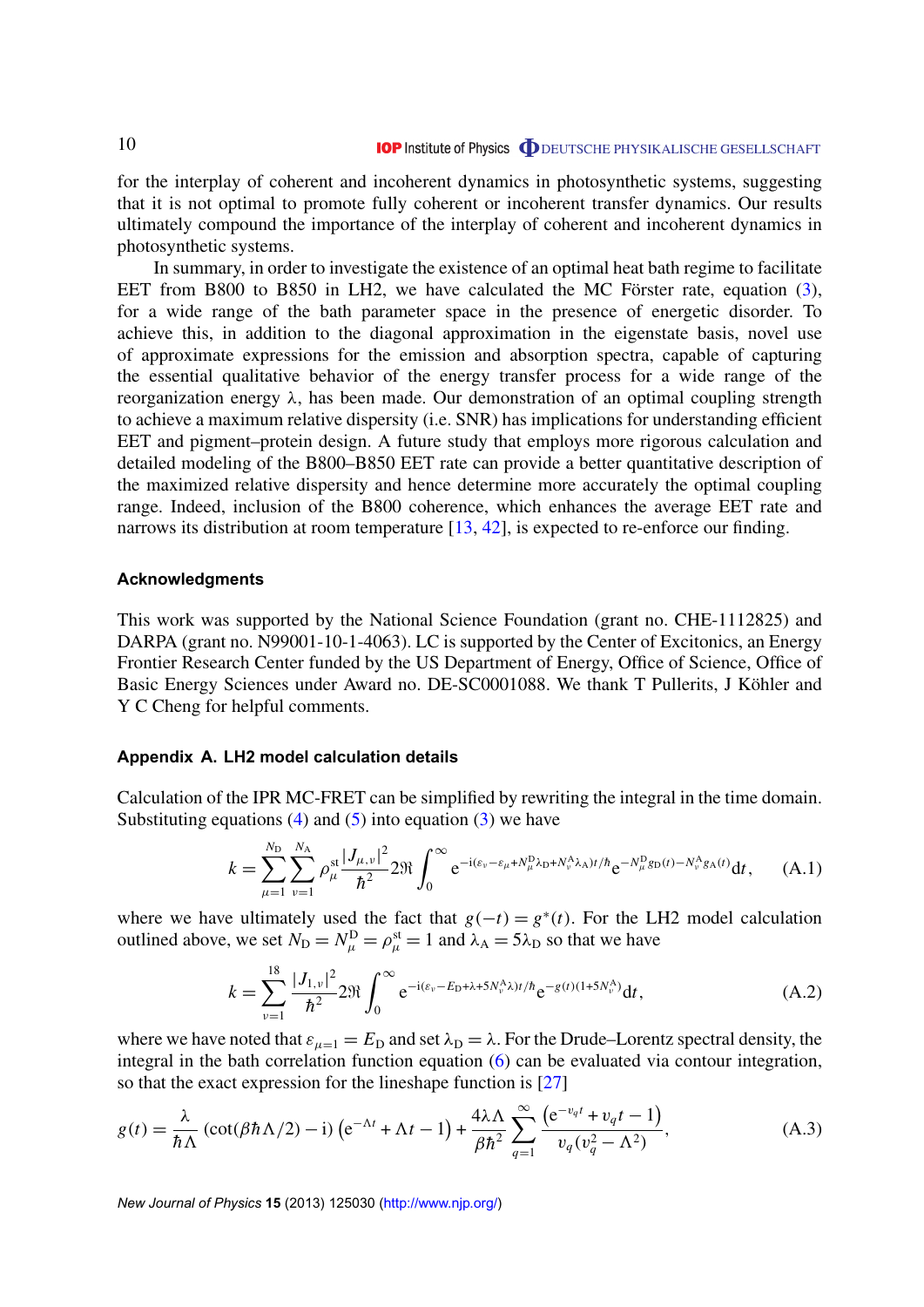<span id="page-11-0"></span>where  $v_q = 2\pi q/\beta \hbar$  are the Matsubara frequencies. In the high temperature limit  $\beta \hbar \Delta \ll 1$ , equation  $(A.3)$  simplifies to

$$
g(t) = \left(\frac{2\lambda}{\beta \hbar^2 \Lambda^2} - i\frac{\lambda}{\hbar \Lambda}\right) \left(e^{-\Lambda t} + \Lambda t - 1\right).
$$
 (A.4)

The intercomplex couplings  $J_{mn}$  are calculated using the point dipole approximation

$$
J_{mn}=C\left(\frac{\vec{d}_m\cdot\vec{d}_n}{|\vec{r}_{mn}|^3}-\frac{3(\vec{r}_{mn}\cdot\vec{d}_n)(\vec{r}_{mn}\cdot\vec{d}_m)}{|\vec{r}_{mn}|^5}\right).
$$

Here  $\vec{d}_m = \langle 0 | \vec{d} | m \rangle$  and  $\vec{d}_n = \langle 0 | \vec{d} | n \rangle$  are unit vectors describing the direction of the transition dipole moments of the donor and acceptor complexes,  $\vec{r}_{mn}$  is the vector connecting the centers (the  $M_g$  atom) of chromophore  $m$  and choromophore  $n$ , and  $C$  is an appropriate, dimensioned constant. The intracomplex couplings of the acceptor B850 ring (excluding the nearest neighbors) are calculated in identical manner. All coordinates were obtained from the protein data bank (ID code 1NKZ), with the transition dipole moments calculated from the  $N_B$ to  $N_D$  atom. The coordinates of the  $M_g$  atom of the single B800 chromophore used in the calculation were 28.62, 11.76 and 31.19 Å.

# **Appendix B. Slow and fast bath dynamics**

The limiting cases of the line shape function  $g(t)$  for slow bath (inhomogeneous broadening) and fast bath (homogeneous broadening) dynamics are easily obtained analytically in the high temperature approximation. In the limit of long bath correlation time  $(\beta \hbar^2 \Lambda^2/2\lambda)^{1/2} \ll 1$ , the high temperature lineshape function equation (A.4) simplifies to  $g(t) = \lambda t^2/\beta \hbar^2$  [\[27\]](#page-13-0). Substituting this expression into equations [\(4\)](#page-4-0) and [\(5\)](#page-4-0), we obtain the Gaussian emission and absorption spectra

$$
E_{\mu}^{\text{D}}(\omega) = \rho_{\mu}^{\text{st}} \frac{\hbar}{\sqrt{4\pi N_{\mu}^{\text{D}} \lambda/\beta}} e^{-\beta (\varepsilon_{\mu} - N_{\mu}^{\text{D}} \lambda - \omega \hbar)^{2} / 4N_{\mu}^{\text{D}} \lambda}
$$
(B.1)

and

$$
I_{\nu}^{\mathcal{A}}(\omega) = \frac{\hbar}{\sqrt{4\pi N_{\nu}^{\mathcal{A}}\lambda/\beta}} e^{-\beta(\varepsilon_{\nu} + N_{\nu}^{\mathcal{A}}\lambda - \omega\hbar)^{2}/(4N_{\nu}^{\mathcal{A}}\lambda)}.
$$
 (B.2)

The above eigenstate spectra have a stokes shift of  $N_{\mu,\nu}\lambda$ , where we have introduced the sum of participation ratios  $N_{\mu,\nu} = N_{\mu}^{\text{D}} + N_{\nu}^{\text{A}}$ . Evaluating the overlap integral equation [\(3\)](#page-4-0), we obtain the IPR MC-FRET rate in the slow bath limit

$$
k = \sum_{\mu=1}^{N_{\rm D}} \sum_{\nu=1}^{N_{\rm A}} \frac{\left|J_{\mu,\nu}\right|^2}{2\pi} \rho_{\mu}^{\text{st}} \frac{\mathrm{e}^{-\beta(N_{\mu,\nu}\lambda + \varepsilon_{\nu} - \varepsilon_{\mu})^2 / 4N_{\mu,\nu}\lambda}}{\sqrt{4\pi N_{\mu,\nu}\lambda/\beta}},
$$
(B.3)

The donor–acceptor transfer rates in equation (B.3) are formally identical to the Marcus rate of electron transfer except that the reorganization energy is scaled by a factor of  $N_{\mu,\nu}$ . In the case of a single donor and single acceptor chromophore  $N_{\mu,\nu} \to 2$ ; recall that FRET assumes independent donor and acceptor baths, so that a factor of 2 appears in the bath coupling when compared to the Marcus rate, which assumes anti-correlated baths. In the opposite limit of short bath correlation time  $(\beta \hbar^2 \Lambda^2/2\lambda)^{1/2} \gg 1$ , the high temperature lineshape function simplifies to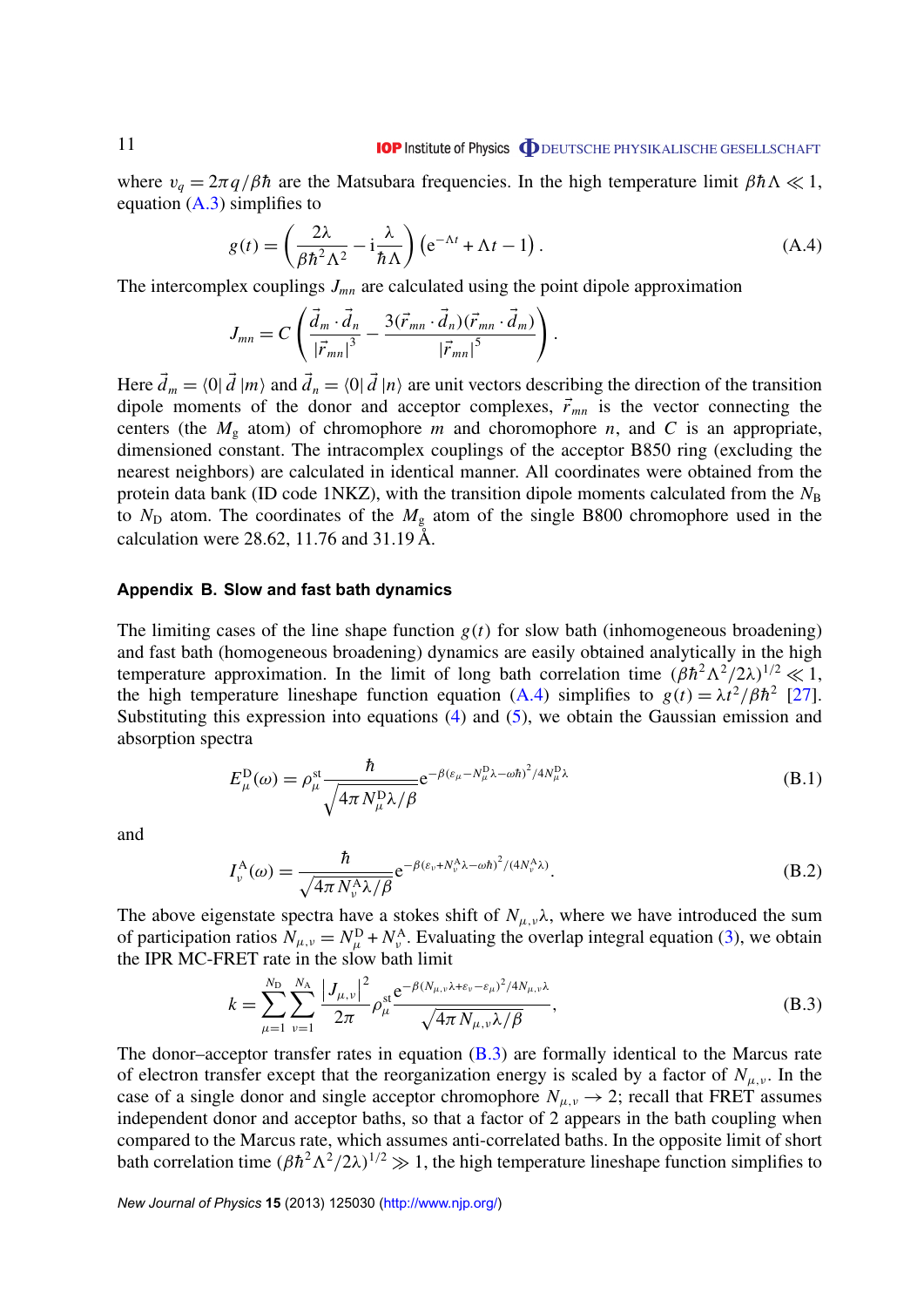<span id="page-12-0"></span> $g(t) = ((\beta \hbar \Lambda)^{-1} - i)\lambda t/\hbar$ . Substituting this expression into equations [\(4\)](#page-4-0) and [\(5\)](#page-4-0), we obtain the Lorentzian emission and absorption spectra

$$
E_{\mu}^{\mathcal{D}}(\omega) = \rho_{\mu}^{\text{st}} \frac{1}{\pi} \frac{N_{\mu}^{\mathcal{D}} \lambda}{N_{\mu}^{\mathcal{D}^2} \lambda^2 / (\beta \hbar^2 \Lambda) + (\varepsilon_{\mu} - \omega \hbar)^2 \beta \Lambda},
$$
\n(B.4)

$$
I_{\nu}^{\mathcal{A}}(\omega) = \frac{1}{\pi} \frac{N_{\nu}^{\mathcal{A}} \lambda}{N_{\nu}^{\mathcal{A}^2} \lambda^2 / (\beta \hbar^2 \Lambda) + (\varepsilon_{\nu} - \omega \hbar)^2 \beta \Lambda}.
$$
 (B.5)

Note the absence of the Stokes shift between the spectra. The IPR MC-FRET rate in the fast bath limit is then

$$
k = \sum_{\mu=1}^{N_{\rm D}} \sum_{\nu=1}^{N_{\rm A}} \frac{\left|J_{\mu,\nu}\right|^2}{2\pi} \frac{\rho_{\mu}^{\rm st} N_{\mu,\nu} \lambda \beta \hbar^2 \Lambda}{\pi \left(N_{\mu,\nu}^2 \lambda^2 / (\beta \hbar^2 \Lambda)^2 + (\varepsilon_{\mu} - \varepsilon_{\nu})^2 / \hbar^2\right)}.
$$
 (B.6)

Again in the case of a single donor and single acceptor chromophore, where  $N_{\mu,\nu} \to 2$ , it is easy to see that the rates in equation (B.6) are formally identical the inverse exciton lifetime as yielded by the well-known Haken–Strobl model of a two-level system (the Haken–Strobl model assumes an infinite temperature bath, here equivalent to a high-temperature fast bath) [9].

# **References**

- [1] Blankenship R E 2002 *Molecular Mechanisms of Photosynthesis* (London: Blackwell)
- [2] Engel G S, Calhoun T R, Read E L, Ahn T-K, Mancal T, Cheng Y-C, Blankenship R E and Fleming G R 2007 *Nature* **[446](http://dx.doi.org/10.1038/nature05678)** 782
- [3] Collini E, Wong C Y, Wilk K E, Curmi P M G, Brumer P and Scholes G D 2010 *Nature* **463** [644](http://dx.doi.org/10.1038/nature08811)
- [4] Fleming G R, Huelga S F and Plenio M B 2011 *New J. Phys.* **13** [115002](http://dx.doi.org/10.1088/1367-2630/13/11/115002)
- [5] Christensson N, Kauffmann H F, Pullerits T and Mancal T 2012 *J. Phys. Chem.* B **116** [7449](http://dx.doi.org/10.1021/jp304649c)
- [6] Tiwari V, Peters W K and Jonas D M 2013 *Proc. Natl Acad. Sci. USA* **110** [1203](http://dx.doi.org/10.1073/pnas.1211157110)
- [7] Rebentrost P, Mohseni M, Kassal I, Lloyd S and Aspuru-Guzik A 2009 *New J. Phys.* **11** [033003](http://dx.doi.org/10.1088/1367-2630/11/3/033003)
- [8] Caruso F, Chin A W, Datta A, Huelga S F and Plenio M B 2009 *J. Chem. Phys.* **131** [105106](http://dx.doi.org/10.1063/1.3223548)
- [9] Cao J and Silbey R J 2009 *J. Phys. Chem.* A **113** [13825](http://dx.doi.org/10.1021/jp9032589)
- [10] Escalante M, Lenferink A, Zhao Y, Tas N, Huskens J, Hunter C N, Subramaniam V and Otto C 2010 *Nano Lett.* **10** [1450](http://dx.doi.org/10.1021/nl1003569)
- [11] Pflock T J, Oellerich S, Krapf L, Southall J, Cogdell R J, Ullmann G M and Köhler J 2011 J. Phys. Chem. B **115** [8821](http://dx.doi.org/10.1021/jp2023583)
- [12] Cleary L, Chen H, Chuang C, Silbey R J and Cao J 2013 *Proc. Natl Acad. Sci. USA* **110** [8537](http://dx.doi.org/10.1073/pnas.1218270110)
- [13] van Grondelle R and Novoderezhkin V I 2006 *Phys. Chem. Chem. Phys.* **8** [793](http://dx.doi.org/10.1039/b514032c)
- [14] Harel E and Engel G S 2012 *Proc. Natl Acad. Sci. USA* **[109](http://dx.doi.org/10.1073/pnas.1110312109)** 706
- [15] Pullerits T, Chachisvilis M and Sundström V 1996 J. Phys. Chem. 100 [10787](http://dx.doi.org/10.1021/jp953639b)
- [16] Alden R G, Johnson E, Nagarajan V, Parson W W, Law C J and Cogdell R G 1997 *J. Phys. Chem.* B **101** [4667](http://dx.doi.org/10.1021/jp970005r)
- [17] Hu X, Ritz T, Damjanović A and Schulten K 1997 *J. Phys. Chem.* B 101 [3854](http://dx.doi.org/10.1021/jp963777g)
- [18] Wu J, Liu F, Ma J, Silbey R J and Cao J 2012 *J. Chem. Phys.* **137** [174111](http://dx.doi.org/10.1063/1.4762839)
- [19] Moix J, Wu J, Huo P, Coker D and Cao J 2011 *J. Phys. Chem. Lett.* **2** [3045](http://dx.doi.org/10.1021/jz201259v)
- [20] Wu J, Liu F, Shen Y, Cao J and Silbey R J 2010 *New J. Phys.* **12** [105012](http://dx.doi.org/10.1088/1367-2630/12/10/105012)
- [21] Huo P and Coker D F 2010 *J. Chem. Phys.* **133** [184108](http://dx.doi.org/10.1063/1.3498901)
- [22] Sumi H 1999 *J. Phys. Chem.* B **103** [252](http://dx.doi.org/10.1021/jp983477u)
- [23] Scholes G D and Fleming G R 2000 *J. Phys. Chem.* B **104** [1854](http://dx.doi.org/10.1021/jp993435l)
- [24] Jang S, Newton M D and Silbey R J 2004 *Phys. Rev. Lett.* **92** [218301](http://dx.doi.org/10.1103/PhysRevLett.92.218301)